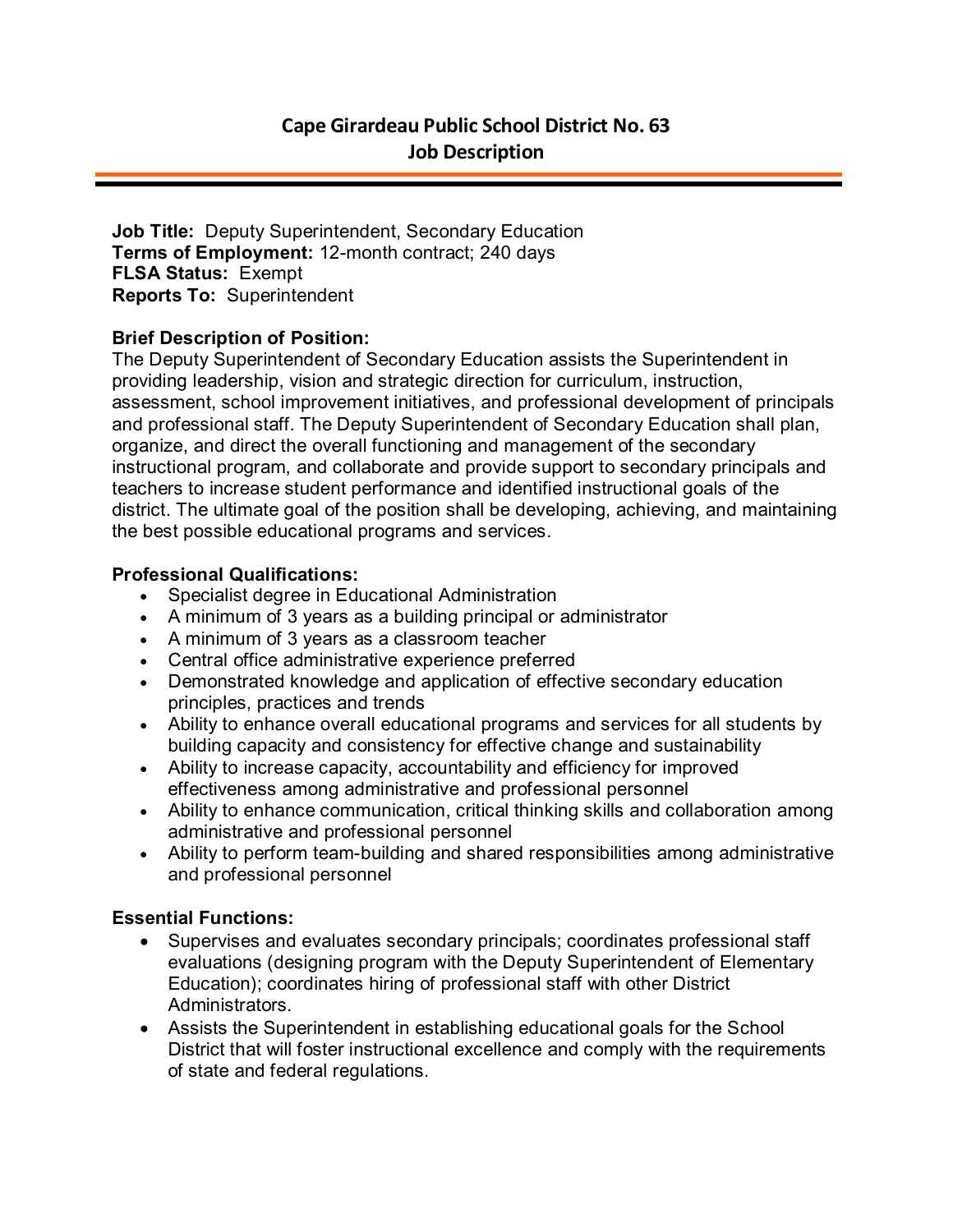- Reviews, modifies and initiates District strategic educational initiatives, curriculum and instruction for continuous improvement of student achievement and growth. Monitors implementation of District and state-mandated testing and assessments to measure student performance. Analyzes data on student testing and assessment. Prepares a variety of narrative and statistical reports regarding the secondary programs and standardized test scores.
- Along with the Deputy Superintendent of Elementary Education and the Director of Curriculum & Instruction, oversees curriculum, instruction, and assessment. Directs the process of curriculum development, implementation, monitoring, and evaluation; keeps abreast of current research and trends in education and professional learning communities.
- Collaborates with the Deputy Superintendent of Elementary Education in the initiation of professional development activities for District teachers and administrators; assists in preparation of staff development activities for support personnel in cooperation with other District Administrators. Works cooperatively with the Deputy Superintendent of Elementary Education in planning of activities, monitoring of program, and preparing professional development reports.
- Supervises and advises the Instructional Technology Coordinator in support of districtwide initiatives K-12 in collaboration with the Deputy Superintendent of Elementary Education.
- Supervises the district Technology Coordinator and supports the Technology Department in addressing district initiatives.
- Serves as liaison to the Missouri Department of Education and other agencies to ensure compliance with all laws, regulations, and policies relating to the instructional program; remains abreast of developments and innovations in the field through knowledge of current literature and participation in professional conferences and workshops.
- Assesses secondary staffing needs and projections. Assists the Human Resources Coordinator and other District Administration in the screening, interviewing, selection, and assignment of secondary professional and support personnel.
- Visits school sites and classroom to provide instructional support to teachers using best practice and research-based instructional methods and assists principals and teachers in data-driven decision making to improve student achievement.
- Maintains data regarding grading, retention, promotions, and initiation or closure of an educational program.
- Manages secondary level parent and/or guardian concerns.
- Helps to prepare and monitor the annual secondary program budget in cooperation with building principals and Chief Financial Officer. Completes applicable state reports as needed. Reviews and approves conference and workshop requests (secondary). Engages in ongoing evaluations of the effectiveness of the instructional program.
- Responsible for preparation, maintenance, and evaluation of all required records and reports delegated to the Deputy Superintendent of Secondary Education.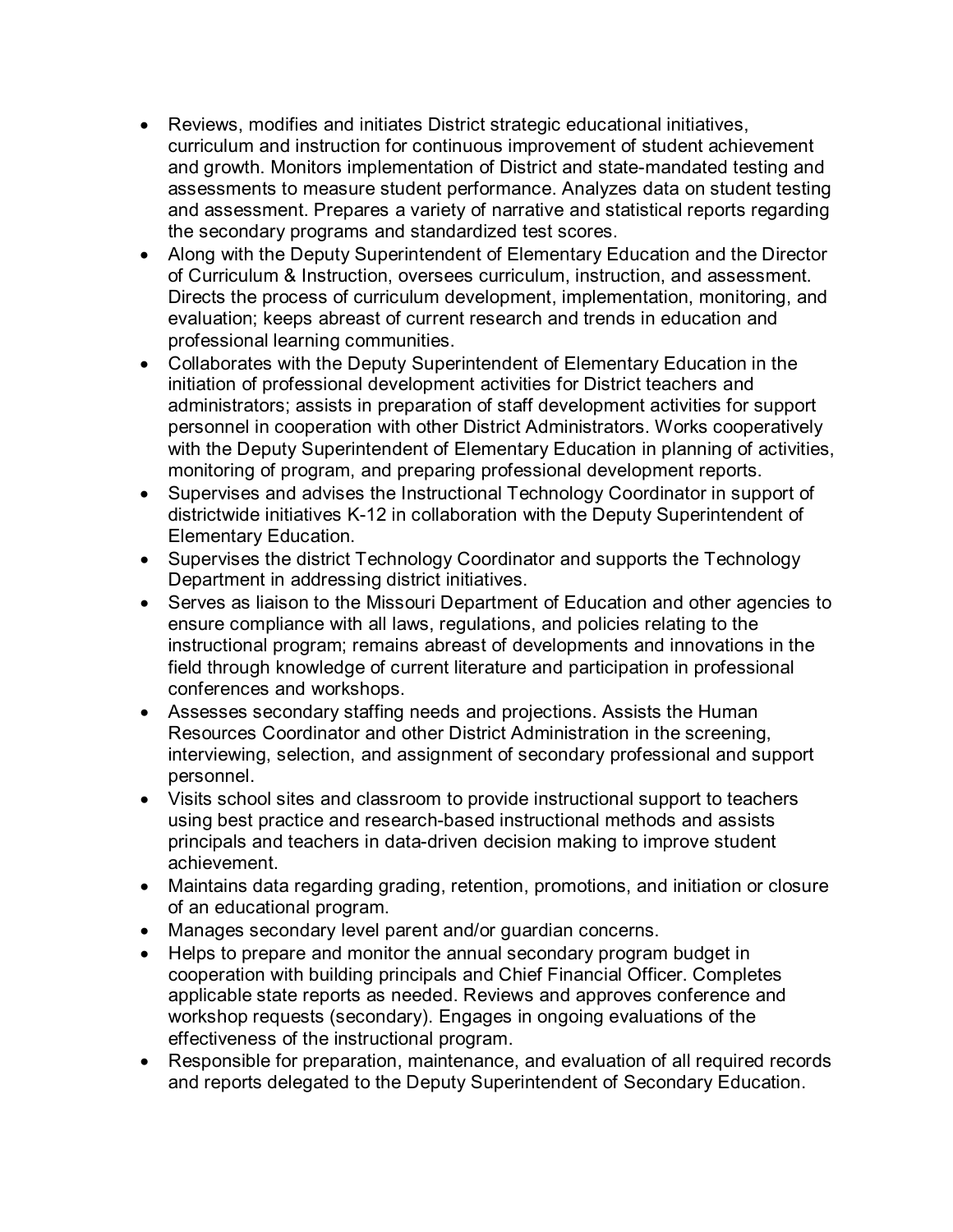- Participates in student discipline hearings and any interventions as directed by the Superintendent.
- Participates in District and/or building-level administrative meetings to ensure more effective and efficient implementation of delegated duties and responsibilities. Attends Board of Education meetings and participates and/or prepares reports as required.
- Ensures proper adherence to District policy and procedures, and ensures proper adherence to applicable contract language that is in effect for the district.
- Performs any other duties assigned by the Superintendent.
- Supervises and annually evaluates the following administrators:
	- o Secondary Principals and Assistant Principals
	- o Instructional Technology Coordinator
	- o Technology Coordinator

### **Hazards:**

For some buildings, stairs and exposure to communicable diseases may be a potential hazard. In science labs, there could be exposure to chemicals and fumes. Equipment that supports classroom instruction could be potentially hazardous under certain conditions. Travel between schools will cause exposure to hazardous driving and walking conditions.

# **Physical Demands/Environmental Factors:**

- Ability to work in a climate controlled building, as well as in inclement weather.
- Ability to stand, walk, and move around for long periods of time
- Requires constant hand-eye/mind-eye coordination, hearing; intermittent walking, talking and writing.
- Frequent keyboarding and repetitive motions with wrists, fingers, and hands are required.
- Ability to see and read, with or without vision aids, a computer screen and printed matter, and to distinguish colors.
- Sufficient hearing to understand speech at normal room levels, and to hear and understand speech on the telephone.
- Manual dexterity to operate a telephone and enter data into a computer using both hands.
- Ability to communicate, effectively and efficiently with sufficient volume to be heard in normal conversation, on the telephone, and addressing groups.
- Ability to exert up to 30 pounds of force to lift, carry, push, pull, or otherwise move objects.
- Ability to lift, bend, stoop, pull, grasp, and carry a variety of objects of different shapes and sizes.